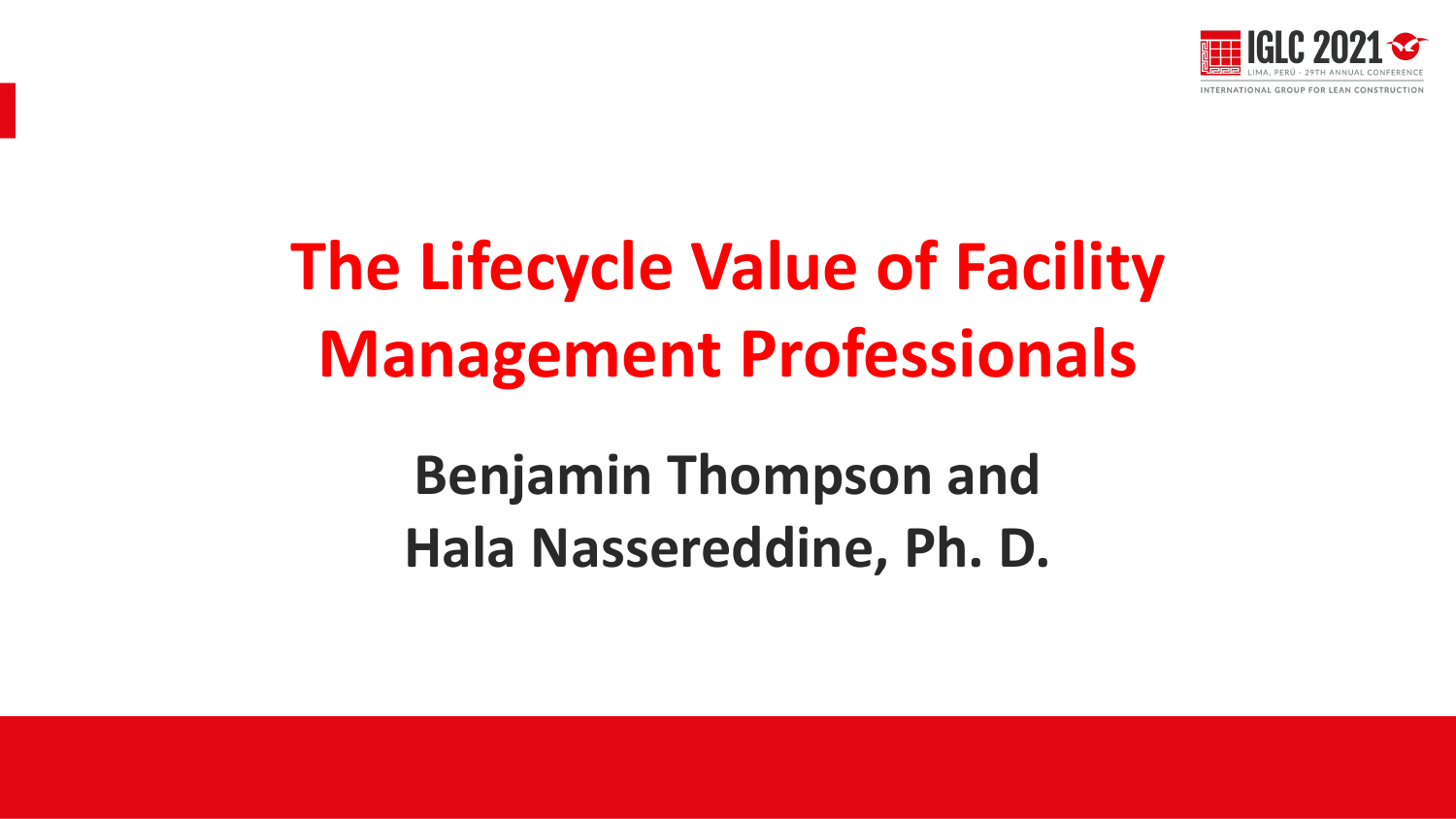

#### **AGENDA**

- Why should Facility Management (FM) professionals be programmed throughout a project's lifecycle?
- How should FM professionals be programmed into a project's lifecycle?
- What value can FM bring to the construction industry?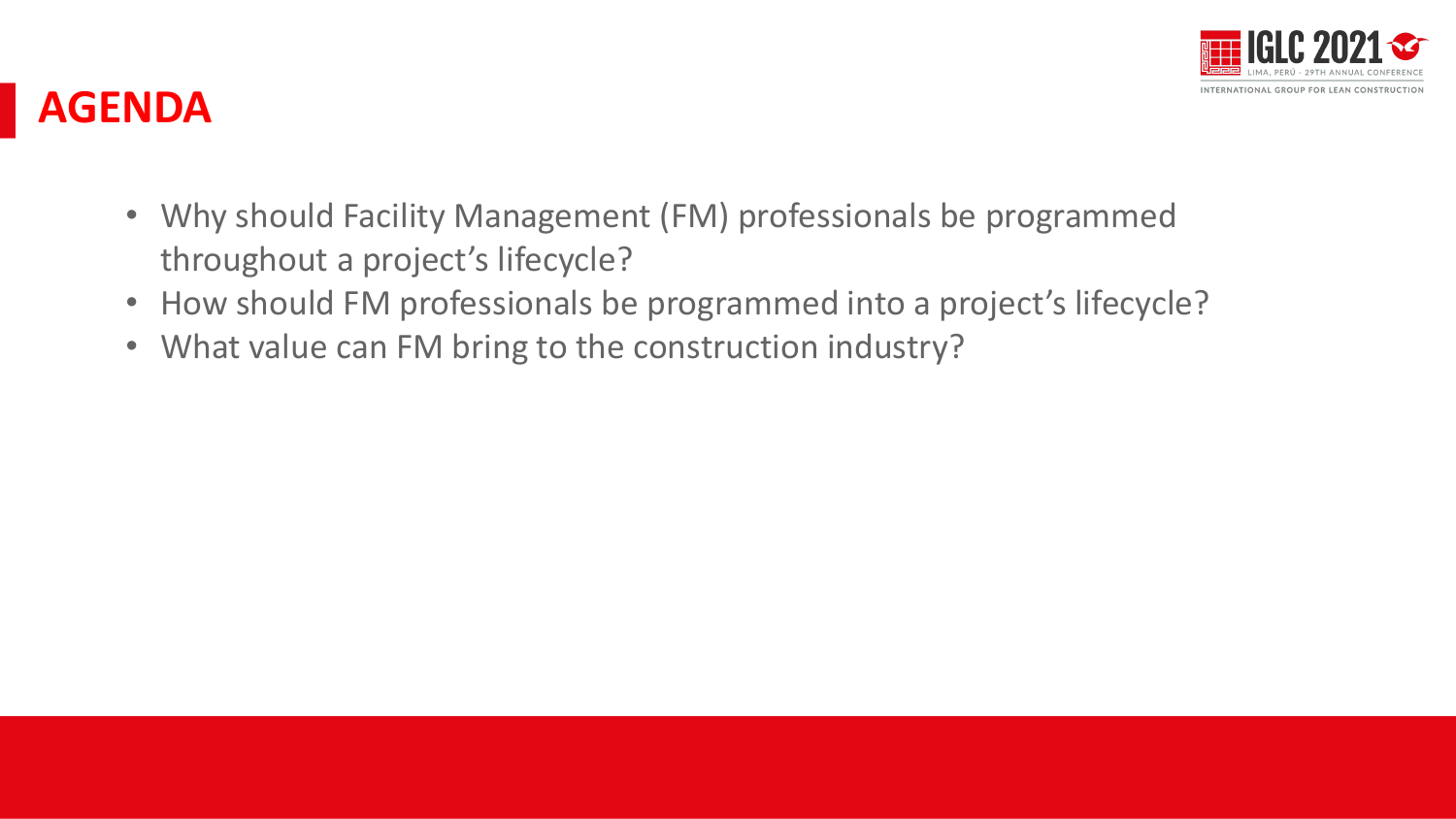

## **Why should FM professionals be programmed throughout a project's lifecycle?**

*The Toyota Way: 14 Management Principles from the World's Greatest Manufacturer.*

- Principle #1: Base your management decisions on a long-term philosophy, even at the expense of short-term financial goals.
- Principle #8: Use only reliable, thoroughly tested technology that serves your people and processes.
- Principle #11: Respect your extended network of partners and suppliers by challenging them and helping them improve.
- Principle #13: Make decisions slowly by consensus, thoroughly considering all options; implement decisions rapidly.
- Principle #14: Become a learning organization through relentless reflection and continuous improvement.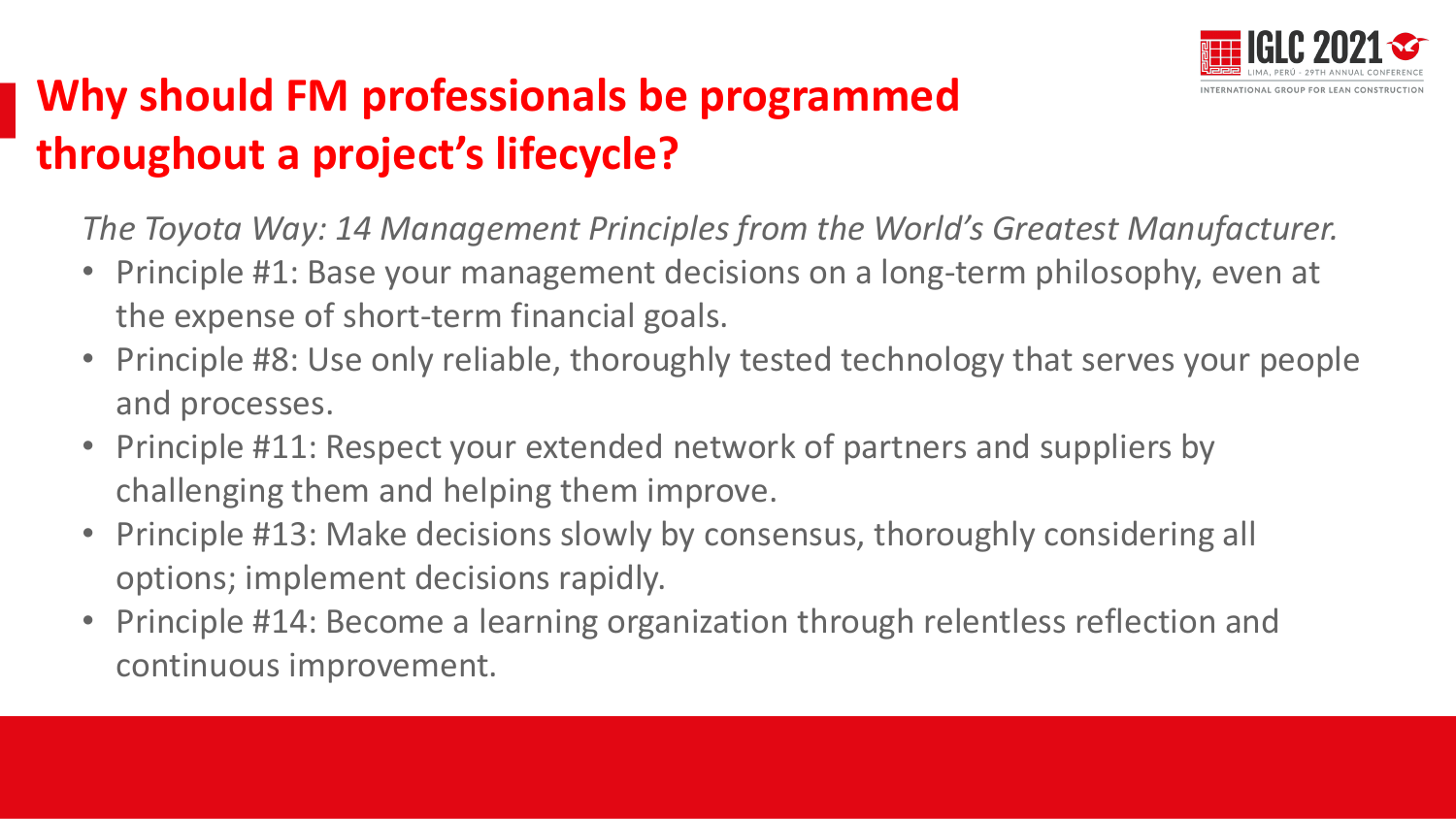

## **Why should FM professionals be programmed throughout a project's lifecycle?**

Consider this variation of Maslow's Hierarchy of Needs, originally presented by Liker (2004).

Each area is preceded by an equally necessary area; the system cannot be sustained without investing in each need. Similarly, FM offers unique, complementary, inputs to each level of the hierarchy.



Figure 1. FM Integration Hierarchy of Needs (Adopted from Liker 2004, Figure 17-1 Supply Chain Need Hierarchy).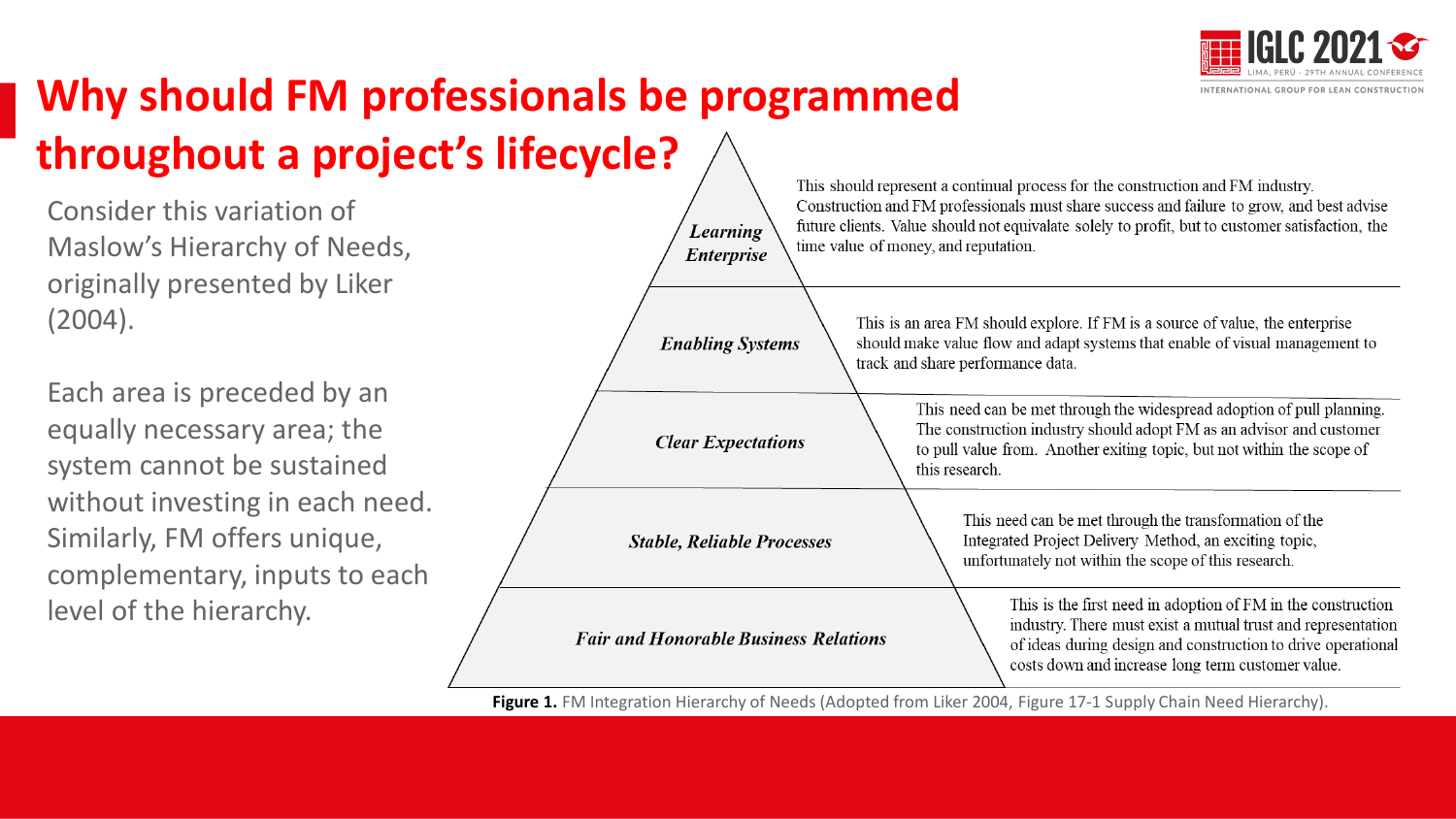

### **How should FM professionals be programmed into a project's lifecycle?**

Recall principle #14; "Become a learning organization through relentless reflection and continuous improvement."

The FM professional should seek integration throughout the project lifecycle. Although buildings transition from "projects" to, arguably, "processes" once occupied, the FM professional can easily pull and push information necessary to the design of new buildings to improve the next project. This cycle of learning follows the PDCA model proposed by Deming and adopted by Liker

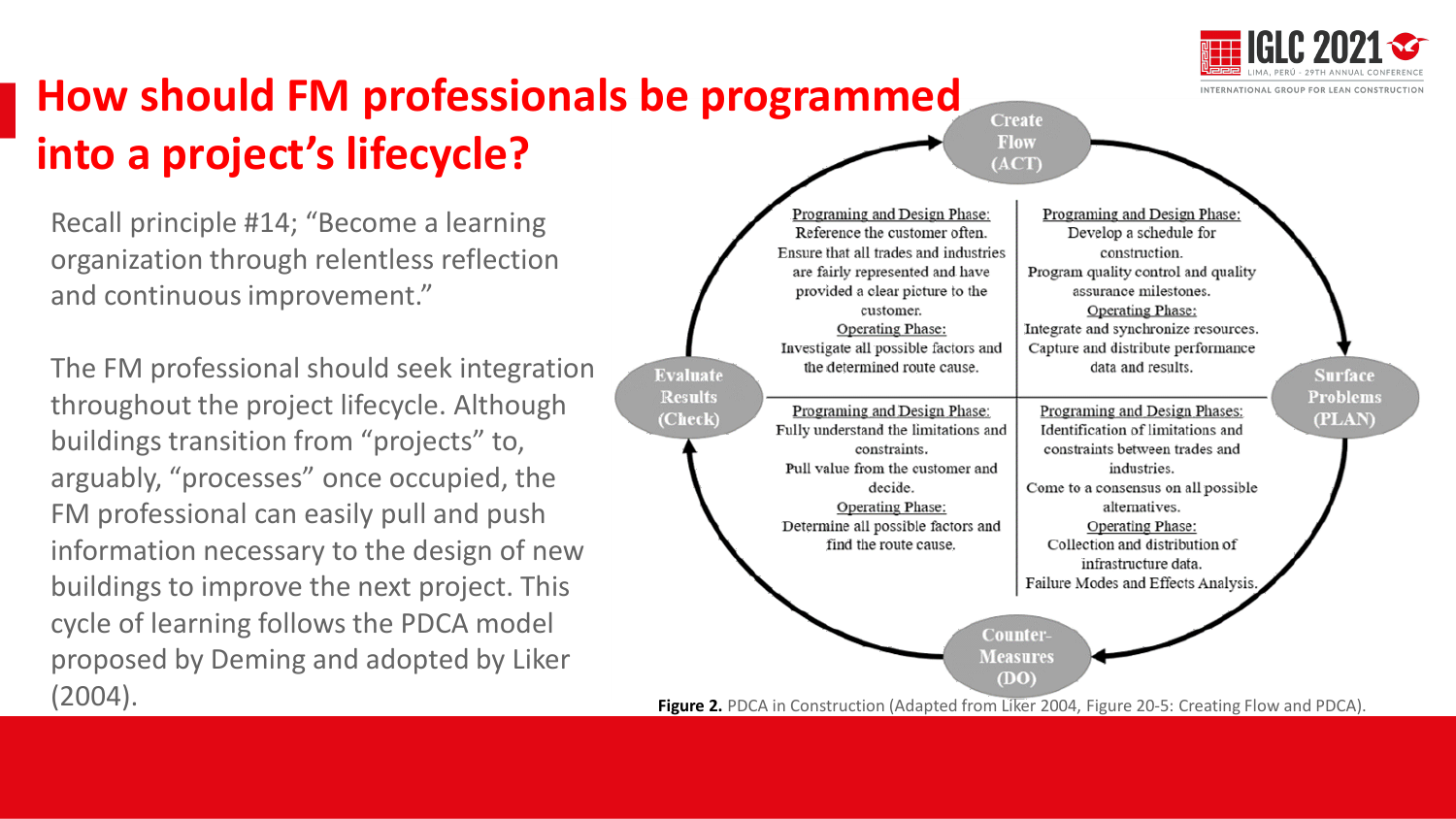

#### **What value can FM bring to the construction industry?**

- Who are Facility Management Professionals?
	- Facility users, business partners, and building caretakers.
	- Long-term customers responsible for cross organizational coordination, integration, and synchronization of operational, maintenance, and improvement resources, who add value to building users – and their businesses – by eliminating waste and providing predictability throughout the management process.
- How do they provide value?
	- Knowledge
	- Experience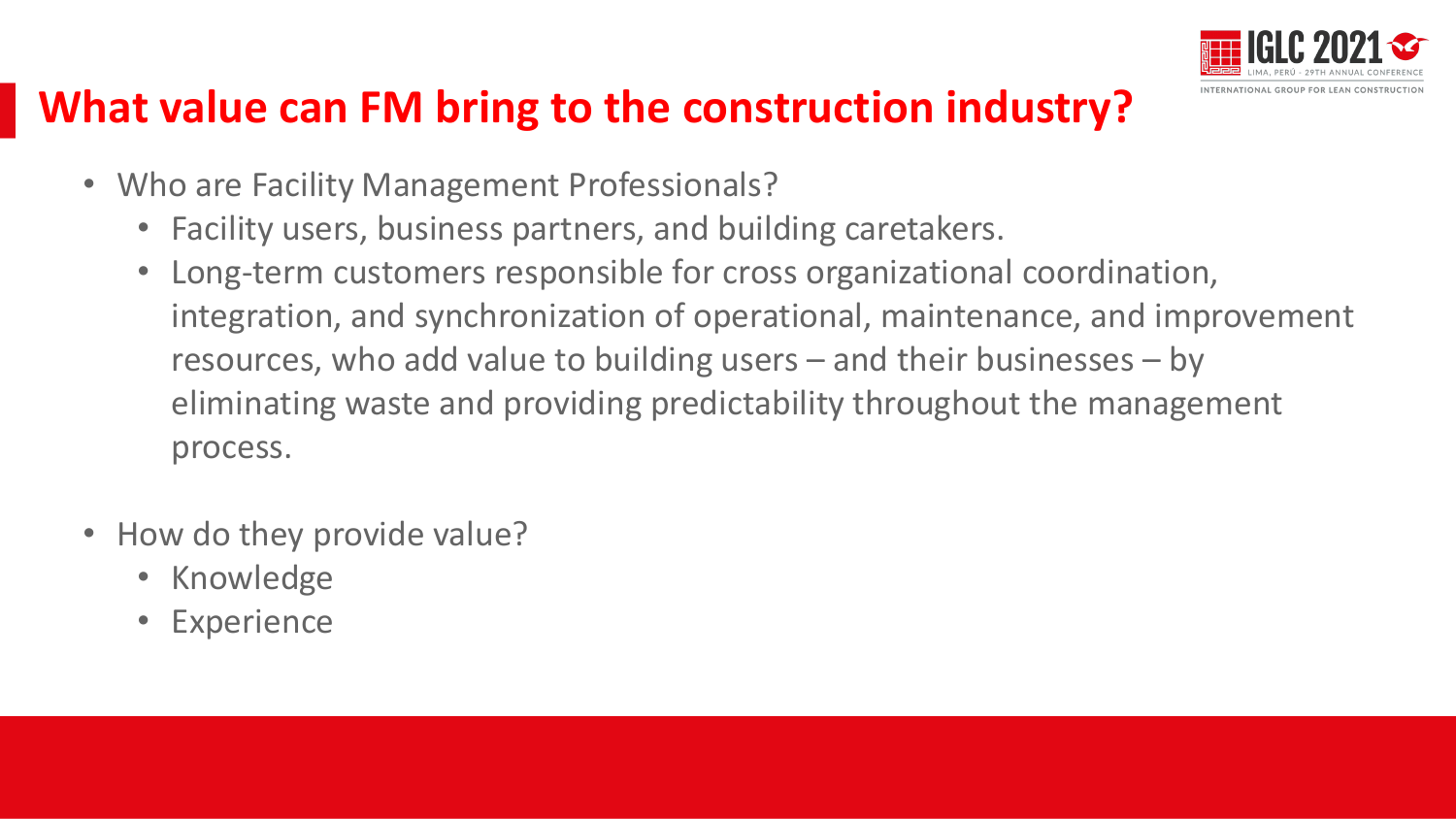

### **What value can FM bring to the construction industry?**



FM professionals know the behaviours and needs of the owner and occupants. They have experience with the buildings supporting's systems and in the design process, with respects to, remodelling and renovation efforts headed by either the owner or occupying business partners.

This combination of knowledge and experience can balance the scale between the theoretical and physical space that the structure exists.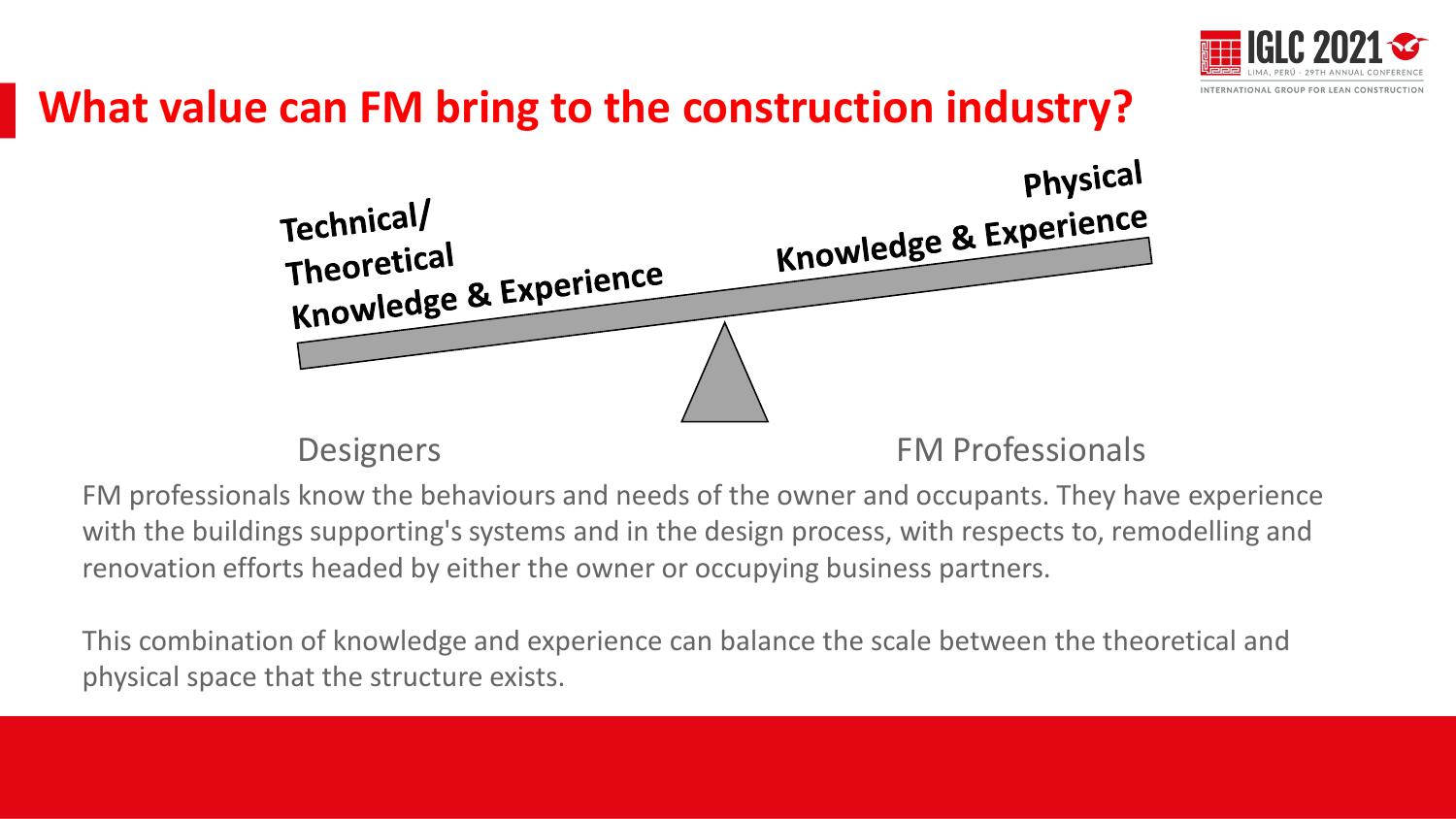

#### **CONCLUSIONS**